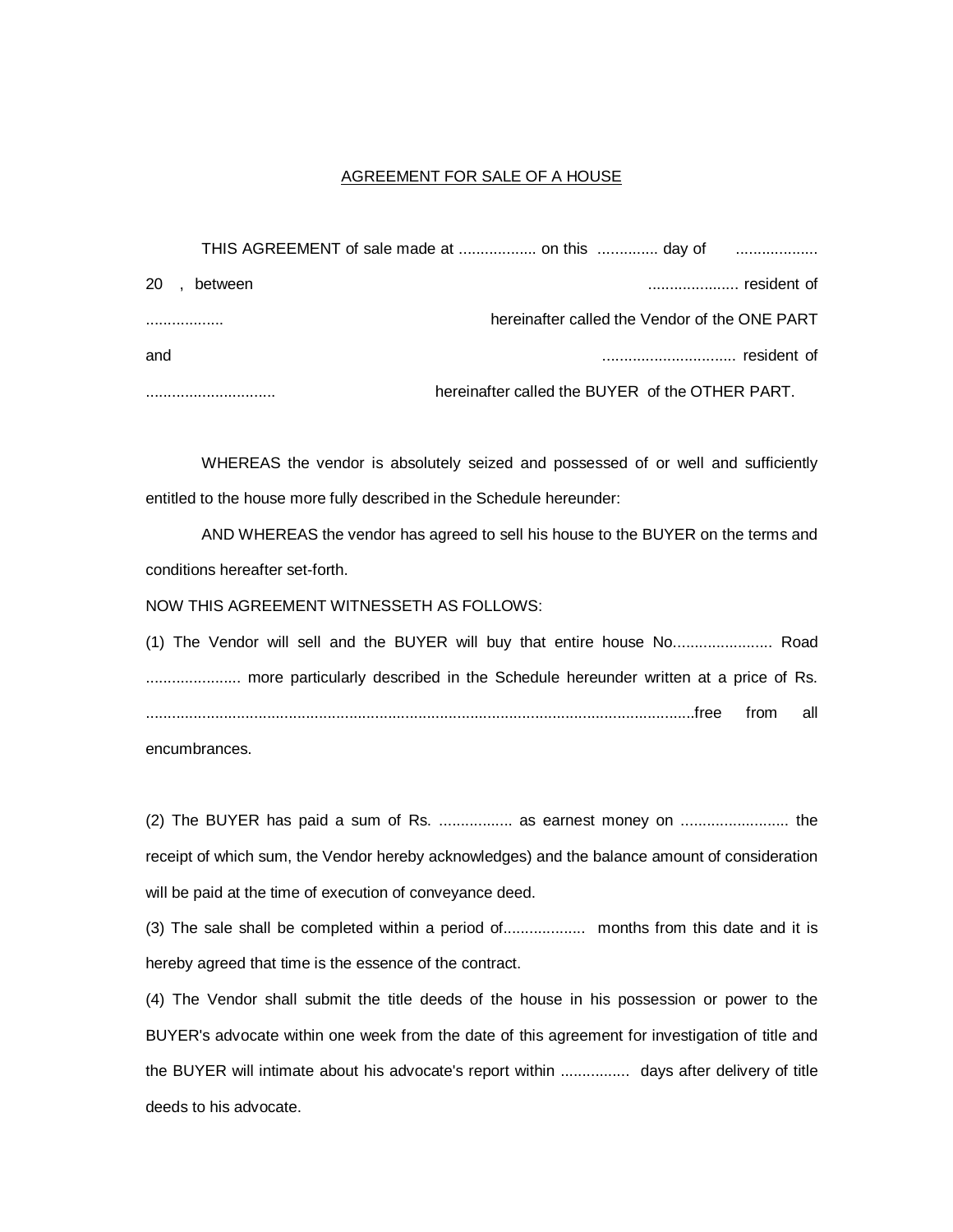(5) If the BUYER's Advocate gives the report that the Vendor's title is not clear, the Vendor shall refund the earnest money, without interest to the BUYER within ................. days from the date of intimation about the advocate's report by the BUYER If the Vendor does not refund the earnest money within ................... days from the date of intimation about the advocate's report, the Vendor will be liable to pay interest @ ................ p.m. upto the date of repayment of earnest money.

(6) The Vendor declares that the sale of the house will be without encumbrances.

(7) The Vendor will hand over the vacant possession of the house on the execution and registration of conveyance deed.

(8) If the BUYER commits breach of the agreement, the vendor shall be entitled to forfeit the earnest money paid by the purchaser to the vendor and the vendor will be at liberty to resell the property to any person.

(9) It the Vendor commits breach of the agreement, he shall be liable to refund earnest money, received by him and a sum of Rs. ................. by way of liquidated damages.

(10) The Vendor shall execute the conveyance deed in favour of the purchaser or his nominee as the purchaser may require, on receipt of the balance consideration.

(11) The vendor shall at his own costs obtain clearance certificate under Income tax Act, 1961 and other permissions required for the completion of the sale.